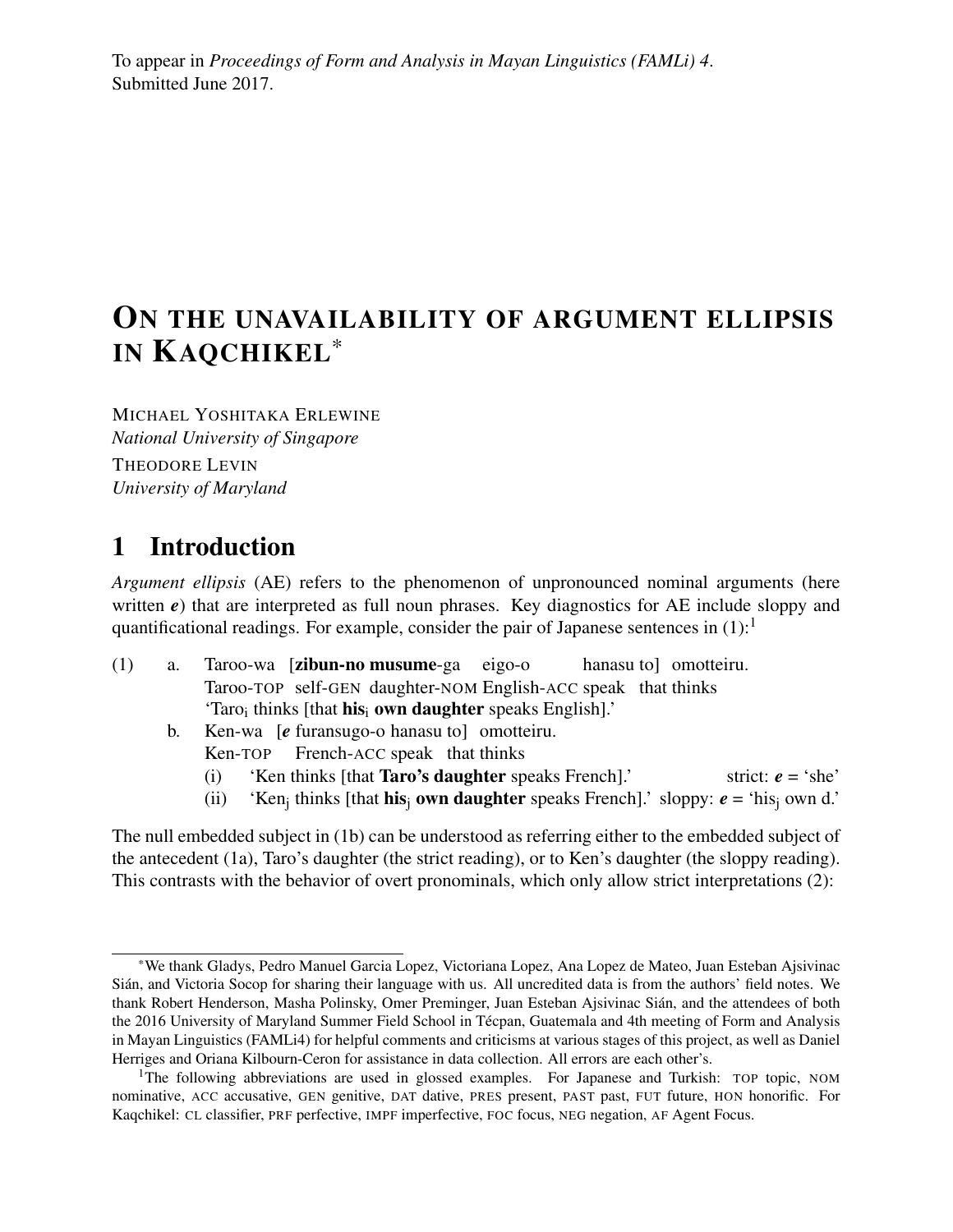- (2) Ken-wa [kanojo-ga furansugo-o hanasu to] omotteiru. Ken-TOP she-NOM French-ACC speak that thinks
	- a. 'Ken thinks [that Taro's daughter speaks French].' strict: *kanojo* = 'she'

b. \*'Ken<sup>j</sup> thinks [that his<sup>j</sup> own d. speaks French].' \*sloppy: *kanojo* = 'his<sup>j</sup> own d.'

In (2), only the strict reading in which *kanojo* 'her' is understood as referring to Taro's daughter is available. This dichotomy between the interpretation of null arguments and overt pronouns suggests that null arguments in (1b) cannot only be *pro*; they cannot simply be identical to overt pronouns in all but pronunciation. The sloppy interpretation can be achieved if the null argument in (1b) is the full DP *zibun-no musume* 'self's daughter' at LF, equivalent to its antecedent.

Extensive previous work on Japanese has demonstrated that these interpretational effects of null arguments as in (1) are not attributable to Verb-stranding VP-Ellipsis (e.g. Oku, 1998a, Saito, 2004, Takahashi, 2008a, *contra* Otani and Whitman, 1991) nor to null indefinite *pro* (e.g. Saito, 2007, Takahashi, 2008a; *contra* Hoji, 1998). For the remainder of this paper, we will assume these conclusions to be correct without further argument, and instead describe AE as involving ellipsis of an nominal argument, which can in turn be described as involving LF-copying or PF-deletion. A PF-deletion derivation for (1bii) is illustrated in (3):

(3) PE: Ken<sub>j</sub>-wa [zibun<sub>j</sub>-no-musume-ga furansugo-o hanasu to] omotteiru. Ken-TOP self-GEN daughter-NOM French-ACC speak that thinks

Of course, not all languages and not all structural environments allow for null arguments interpreted as full noun phrases, i.e. argument ellipsis. *What determines whether a particular environment allows for argument ellipsis?* This question is especially important when we consider how the learner of a particular language might come to allow or disallow AE. One particularly influential account relates the availability / unavailability of AE in a given language or construction to the presence / absence of  $\phi$ -agreement:

(4) The Anti-Agreement Hypothesis for AE: (Saito, 2007, Şener and Takahashi, 2010) Argument Ellipsis is possible *if and only if* the argument is not φ-agreed with.

If a null argument *is* Agreed with, it is the result of null *pro*, not the result of AE, and will therefore lack sloppy interpretations of possessors, amongst other diagnostic behaviors to be discussed below. If a null argument *is not* Agreed with, it is allowed to be the result of AE, allowing for interpretation as a full independent noun phrase.

Otaki et al. (2013) show that null subjects and objects in Kaqchikel are not interpreted as full noun phrases, and therefore not the result of AE. They say that these facts lend support to the Anti-Agreement Hypothesis (4), given that Kaqchikel verbs agree with both subjects and objects.

In this paper, we consider additional syntactic environments not considered by Otaki et al. and show that the interpretation of Kaqchikel null arguments in fact *cannot* be held up as support for the Anti-Agreement Hypothesis. The empirical testing ground we introduce is the Agent Focus construction in Kaqchikel, where transitive verbs only exhibit  $\phi$ -agreement with one argument (see e.g. Preminger, 2011, 2014, Erlewine, 2016). We show that, in Agent Focus constructions, even arguments that are not Agreed with disallow AE. This fuller set of data from Kaqchikel thus provides empirical and conceptual evidence *against* the Anti-Agreement Hypothesis for AE in (4), contrary to the conclusions of Otaki et al.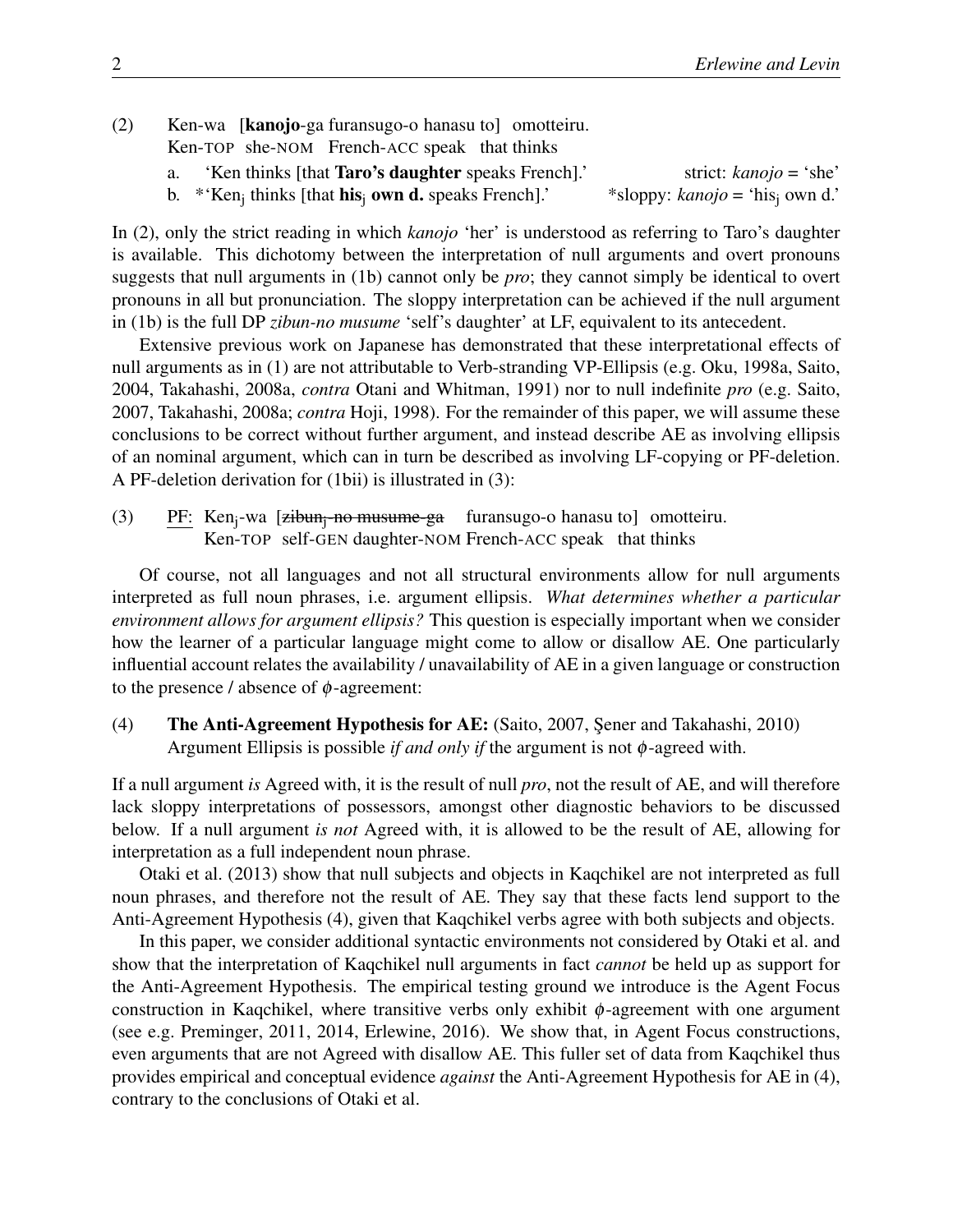The remainder of the paper is organized as follows. In §2, we present details on the phenomenon of AE with particular reference to the correlation between the (un)availability of AE and the presence / absence of  $\phi$ -agreement, and previous work on the absence of AE in Kaqchikel. §3 introduces novel data on the interpretation of null arguments in Agent Focus constructions. Here we show that sloppy interpretations of null arguments are unavailable even when the arguments are *not* Agreed with. This finding provides an empirical counterargument to the Anti-Agreement Hypothesis. §4 then provides an additional, conceptual counterargument to the Anti-Agreement Hypothesis. In short, a causal relation between the presence of  $\phi$ -agreement and the absence of AE effects can only be maintained if failure of a  $\phi$ -probe to find a licit goal induces ungrammaticality (Saito, 2007, Takahashi, 2013). However, Preminger's (2011, 2014) recent analysis of the Kaqchikel Agent Focus construction shows that its patterns of  $\phi$ -agreement can only be captured if φ*-agreement is allowed to fail* without triggering ungrammaticality, invalidating the logic of the Anti-Agreement Hypothesis. §5 concludes. We then discuss how Kaqchikel data informs alternative accounts of the (un)availability of AE. We show that the behavior of Kaqchikel is only consistent with the proposals of Tomioka (2003) and Boškovic´ (2016) that tie the (un)availability of AE to the NP/DP distinction. On this view, DP languages / constructions, like Kaqchikel, are expected to disallow AE, even in the absence of φ-agreement.

# 2 Background

In this section, we present further background on the cross-linguistically pervasive correlation between  $\phi$ -agreement and AE, as well as previous work on the unavailability of AE in Kaqchikel.

### 2.1 Argument ellipsis and Agree

Languages with null arguments vary in the availability of AE. For instance, Spanish allows for null arguments, but they are not the result of AE, as diagnosed through the lack of sloppy interpretations of possessors. In (5a), *su propuesta* refers to the matrix subject—María's proposal.

(5) Spanish disallows argument ellipsis: (Oku, 1998a:305; 1998b:166)

- a. María cree Maria believes that her proposal will.be accepted [que su propuesta será aceptada]. 'Maria<sub>i</sub> believes [that **her**<sub>i</sub> **proposal** will be accepted].'
- b. Juan también cree Juan also believes that will.be accepted [que *e* será aceptada].
	- (i) 'Juan also believes [that **Maria's proposal** will be accepted].' strict:  $e = \text{`it'}$
	- (ii)  $*$  Juan<sub>i</sub> also believes [that **his**<sub>i</sub> prop. will be accepted].'  $*$  sloppy:  $e = 'his$ <sub>i</sub> prop.'

In (5b), the Spanish null embedded subject must be understood as Maria's proposal and not Juan's, in contrast to Japanese null embedded subjects as in (1). This distinction can be characterized as follows: Japanese null arguments can be referential *pro* deriving strict possessor readings or elided arguments yielding sloppy readings, but Spanish null arguments are always *pro*, deriving only strict readings (Oku 1998a *inter alia*).<sup>2</sup>

Note that the availability of AE in some languages but not others poses a serious acquisition problem. The (un)availability of AE in a given language or construction is not apparent from

 ${}^{2}$ But see also Duguine (2014) for examples of grammatical argument ellipsis in Spanish.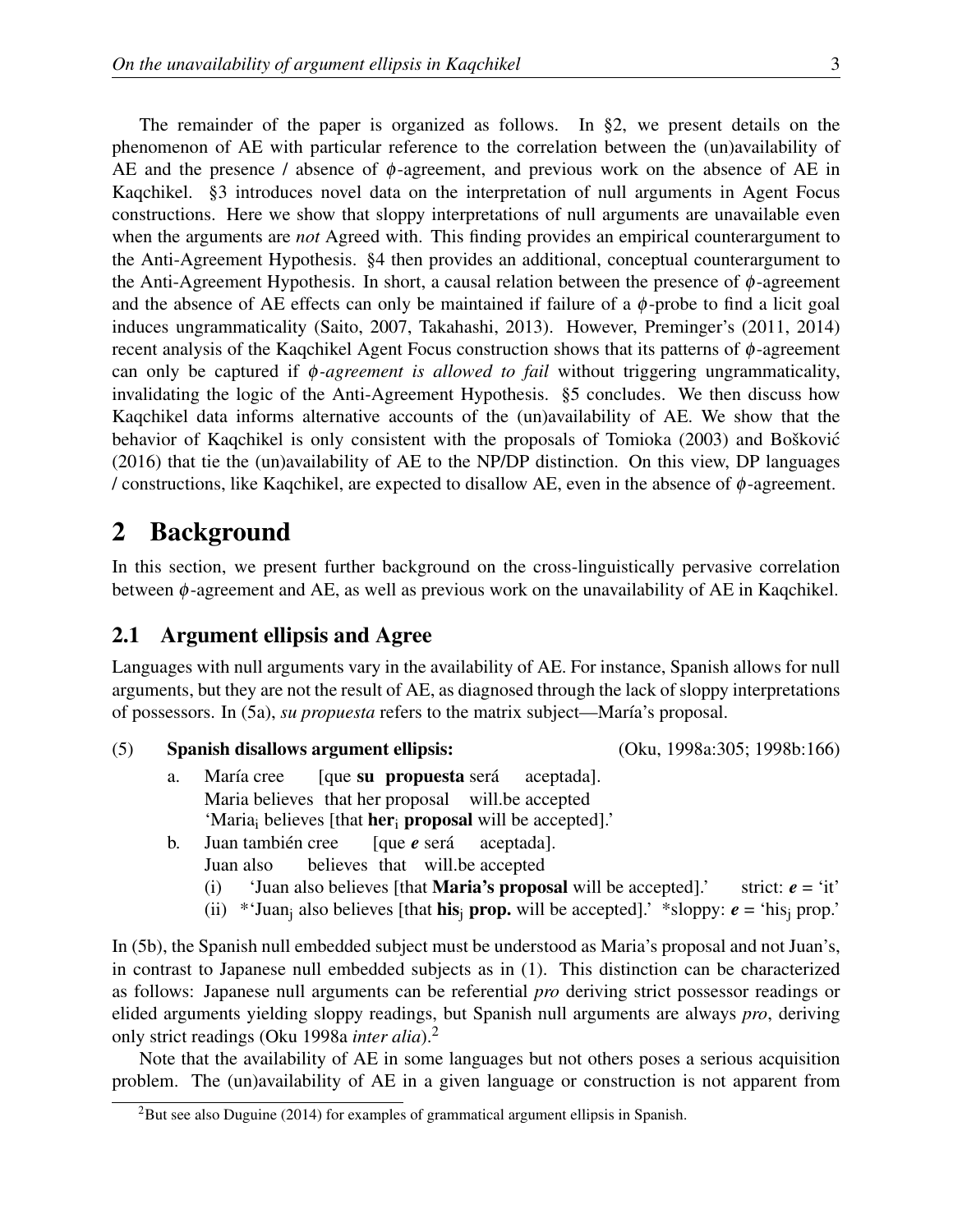child-directed speech (e.g. Sugisaki 2009, Ohtaki 2014). How can a child learn whether or not null arguments in their language are the result of AE? The (un)availability of AE must be predictable *solely* from independent properties of the language that are observable to the child. Given this Poverty of the Stimulus problem, the majority of work on AE has thus been concerned with identifying the observable property (or properties) that determines the (un)availability of AE in a given language or construction.

Note, furthermore, that (un)availability of AE is not simply a language-level parameter. For instance, Turkish null objects may be elided arguments (6), but Turkish null subjects cannot be (7). The Turkish data here comes from Şener and Takahashi (2010)—hereafter, S&T.

| (6) |                | Turkish objects allow argument ellipsis:                                                    | (S&T:331)                            |  |
|-----|----------------|---------------------------------------------------------------------------------------------|--------------------------------------|--|
|     | a.             | Can $[\text{pro}\,\text{anne-si}]$ -ni elestir-di- $\emptyset$ .                            |                                      |  |
|     |                | Can his mother-3sG-ACC criticize-PAST-3sG                                                   |                                      |  |
|     |                | 'Can <sub>i</sub> criticized his mother.'                                                   |                                      |  |
|     | $\mathbf{b}$ . | Mete-yse $e$ öv-dü- $\emptyset$ .                                                           |                                      |  |
|     |                | Mete-however praise-PAST-3SG                                                                |                                      |  |
|     |                | (i) 'But Mete praised Can's mother.'                                                        | strict $e = 'her'$                   |  |
|     |                | (ii) 'But Mete <sub>i</sub> praised <b>his</b> <sub>i</sub> mother.'                        | sloppy $e = 'his_i$ mother'          |  |
| (7) |                | Turkish subjects do not allow argument ellipsis:                                            | (S&T:332)                            |  |
|     | a.             | Can $[$ <i>pro</i> oğl-u $]$ Ingilizce öğren-iyor- $\emptyset$ diye bil-iyor- $\emptyset$ . |                                      |  |
|     |                | Can his son-3sG English learn-PRES-3sG that know-PRES-3sG                                   |                                      |  |
|     |                | 'Can <sub>i</sub> knows [that <b>his</b> <sub>i</sub> son learns English].'                 |                                      |  |
|     | $\mathbf{b}$ . | [e Fransızsa öğren-iyor-Ø diye] bil-iyor-Ø.<br>Mete-yse                                     |                                      |  |
|     |                | Mete-however French learn-PRES-3SG that know-PRES-3SG                                       |                                      |  |
|     |                | 'But Mete knows [that Can's son learns French].'<br>(i)                                     | strict $e = 'he'$                    |  |
|     |                | (ii) *'But Mete <sub>i</sub> knows [that <b>his</b> <sub>i</sub> son learns French].'       | *sloppy $e =$ 'his <sub>i</sub> son' |  |
|     |                |                                                                                             |                                      |  |

Like Japanese subjects and objects, Turkish null objects permit sloppy interpretations for possessors: the null object in (6b) can refer to Can's mother *or* Mete's mother. In contrast, Turkish *subjects* behave like null arguments in Spanish in not permitting sloppy interpretations for possessors. The null subject in (7b) can only refer to Can's son and cannot refer to Mete's son.

In recent literature,  $\phi$ -agreement has been identified as an observable property for learners that is correlated with the (un)availability of AE, as in (8). Importantly, it is a position-specific parameter, allowing for intra-linguistic variability in the interpretation of null arguments.

### (8) The Anti-Agreement Hypothesis for AE: (Saito, 2007, ¸Sener and Takahashi, 2010) Argument ellipsis is possible *if and only* if the argument is not φ-agreed with.

Under (8), subject AE is not possible in Turkish because Turkish has subject  $\phi$ -agreement (7). However, object AE is possible because there is no object  $\phi$ -agreement (6). Moreover, as Japanese generally has *no* φ*-agreement*, AE is expected to be possible in both subject and object position; this expectation is confirmed through examples such as (1). Finally, we note that proponents of this approach must posit *null* object φ-agreement, in addition to overt subject agreement, in languages such as Spanish, to make sense of the unavailability of AE in either position in light of  $(8)$ .<sup>3</sup>

The Anti-Agreement Hypothesis makes (at least) two additional predictions: (i) arguments that are exceptionally not Agreed with should *permit* AE, and (ii) arguments that are exceptionally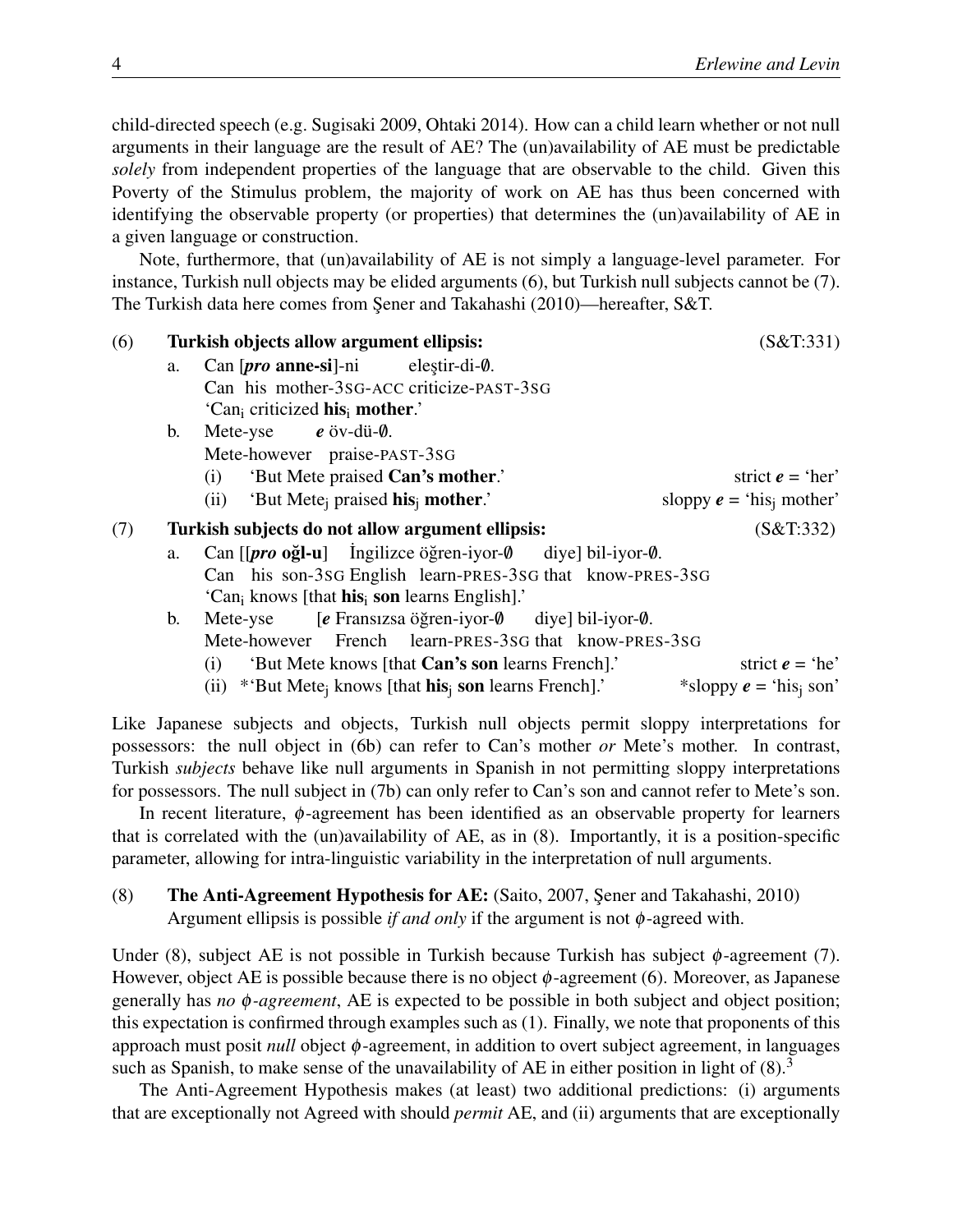Agreed with should *disallow* AE. Şener and Takahashi (2010) (S&T) present compelling examples of environments that confirm these predictions, from Turkish and Japanese. In contrast to matrix and CP embedded clauses, Turkish ECM constructions do not display subject  $\phi$ -agreement. The form of the embedded verb 'start' is unaffected by its subject's  $\phi$ -features (9). As such, the Anti-Agreement Hypothesis (8) predicts that ECM subjects should allow AE. This prediction is borne out through the availability of sloppy readings in  $(10)$ :<sup>4</sup>

| (9)  | Turkish does not agree with ECM subjects:                  |                                                                                            |           |  |  |  |
|------|------------------------------------------------------------|--------------------------------------------------------------------------------------------|-----------|--|--|--|
|      |                                                            | Pelin [ben-i/sen-i/on-u lise-ye<br>$basla$ -yacak] san-iyor- $\emptyset$ .                 |           |  |  |  |
|      |                                                            | Pelin I/you/(s)he-ACC high.school-DAT start-FUT think-PRES-3SG                             |           |  |  |  |
|      | 'Pelin thinks [that I/you/(s) he will start high school].' |                                                                                            |           |  |  |  |
| (10) |                                                            | Turkish ECM subjects allow argument ellipsis:                                              | (S&T:336) |  |  |  |
|      | a.                                                         | Pelin $[$ <i>pro</i> yegen-i $]$ -ni<br>$basla$ -yacak] san-iyor- $\emptyset$ .<br>lise-ye |           |  |  |  |
|      |                                                            | Pelin her niece-3sG-ACC high-school-DAT start-FUT think-PRES-3sG                           |           |  |  |  |
|      |                                                            | 'Pelin <sub>i</sub> thinks <b>her</b> <sub>i</sub> <b>niece</b> will start high school.'   |           |  |  |  |

- b. Suzan-sa Susan-however [*e* ilkokul-a grade.school-DAT start-FUT başla-yacak] san-ıyor-Ø. think-PRES-3SG (i) 'But Susan thinks that **Pelin's niece** will start grade school.' strict  $e = 'him'$ 
	- (ii) 'But Susan<sub>j</sub> thinks that **her<sub>j</sub> niece** will start g.s.' sloppy  $e = 'her_j$  niece'

Unlike the null subject of a CP embedded clause (7), the null subject of an ECM clause in Turkish permits a sloppy interpretation for its possessor. The referent of the embedded clause in (10b) is ambiguous, referring either to Pelin's niece or to Susan's niece. This exceptional availability of subject AE, correlating with the lack of agreement with this subject, lends credence to the Anti-Agreement Hypothesis.

Conversely, S&T also consider environments with exceptional subject  $\phi$ -agreement in Japanese. Honorific agreement morphology indicates that the subject is deserving of deference. For some Japanese speakers, as predicted by (8), null subjects cross-referenced by honorific agreement cannot be elided arguments, again diagnosed by sloppy possessor readings:

#### (11) Honorific agreement blocks AE for some speakers: (S&T:336–337)

- a. Taroo-wa [**zibun-no sensei**-ga Taroo-TOP self-GEN teacher-NOM English-ACC HON-speak-HON that thinks eigo-o o-hanasi-ninaru to] omotteiru. 'Taro<sub>i</sub> thinks that **his**<sub>i</sub> **own teacher** speaks English.'
- b. Hanako-wa [*e* furansugo-o o-hanasi-ninaru to] omotteiru. Hanako-TOP French-ACC HON-speak-HON that thinks
	- (i) 'Hanako thinks that **Taro's teacher** speaks French.' strict:  $e = \text{`he/she'}$
	- (ii) <sup>%</sup> 'H<sub>j</sub> thinks that **her<sub>j</sub> own teacher** speaks F.' <sup>%</sup> sloppy:  $e =$  'her<sub>j</sub> own teacher'

Unlike null arguments in canonical embedded subject positions that permit sloppy interpretations for their possessors (1), embedded subjects cross-referenced by subject honorific agreement cannot

<sup>&</sup>lt;sup>3</sup>If  $\phi$ -agreement is a prerequisite for clitic-doubling (e.g. Roberts, 2010, Harizanov, 2014, Kramer, 2014), the presence of overt clitic-doubling in Spanish may indicate to the language learner that null object φ-agreement is generally involved in the language.

<sup>&</sup>lt;sup>4</sup>But see discussion of Turkish judgments in Simpson, Choudhury, and Menon (2013), which suggests that these facts may not be as robust as originally reported by S&T.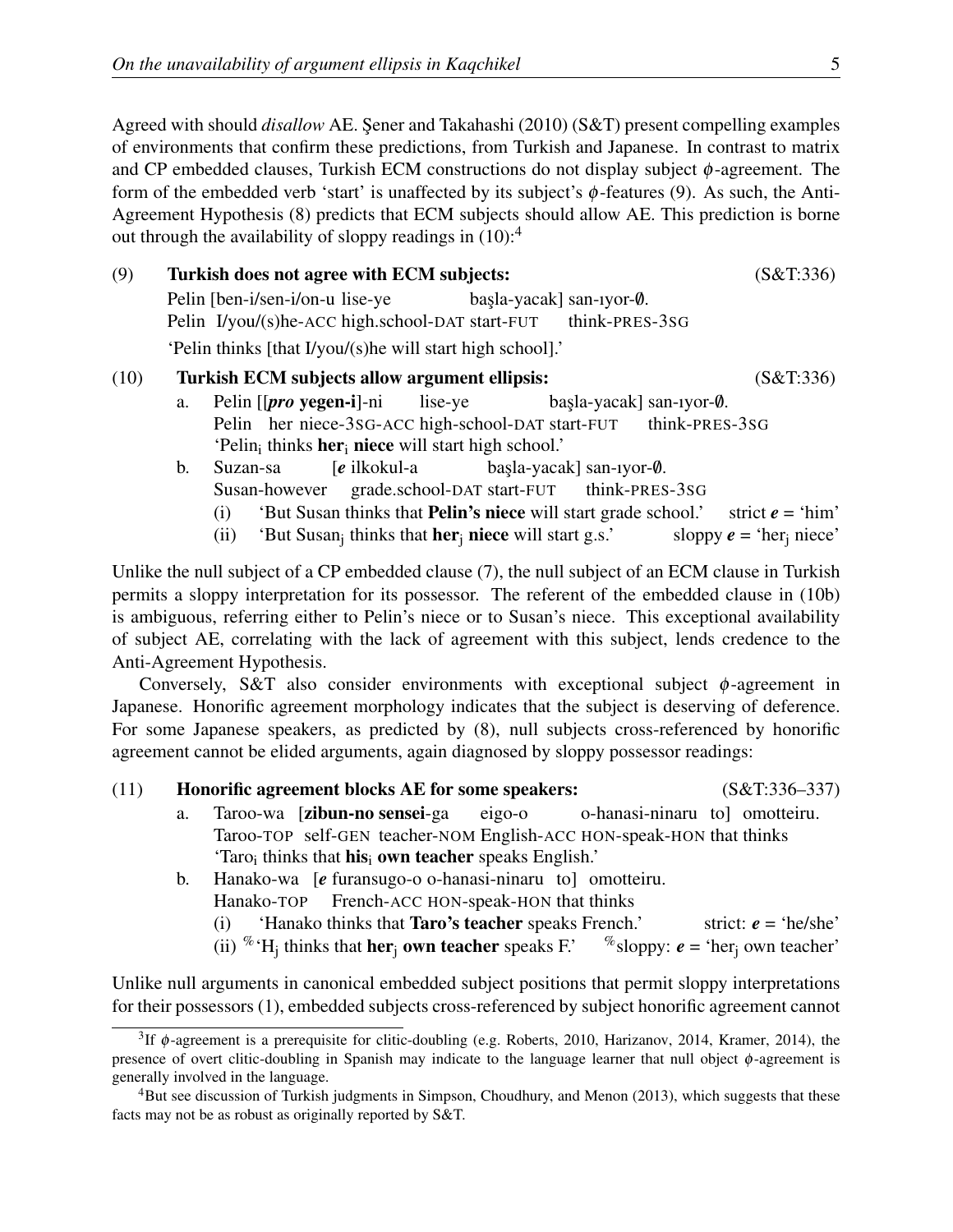receive this sloppy interpretation for some speakers. In (11b), the null argument must be Taro's teacher and not Hanako's teacher. The exceptional unavailability of AE just in case the subject is Agreed with likewise lends credence to the Anti-Agreement Hypothesis.

### 2.2 Argument ellipsis in Kaqchikel

Otaki et al. (2013) identify Mayan languages as a valuable testing ground for the Anti-Agreement Hypothesis, as they have both subject and object  $\phi$ -agreement and null arguments. Mayan languages exhibit an ergative-absolutive pattern of  $\phi$ -agreement on verbs. Set A markers cross-reference transitive subjects and Set B markers cross-reference intransitive subjects and transitive objects. Set A markers are also used for possessor agreement, as we will see. Subject and object  $\phi$ -agreement and the availability of null arguments in both subject and object positions are illustrated in (12).

| (12) |                | <b>Agreement and null arguments in Kaqchikel:</b>                                                                                                                      | (Otaki et al., 2013:158)                                          |
|------|----------------|------------------------------------------------------------------------------------------------------------------------------------------------------------------------|-------------------------------------------------------------------|
|      | a.             | nimamaixku' a Xwan, iwir.<br>X-e-ru-tij<br>PRF-B3PL-A3SG-eat apple<br>CL Juan yesterday<br>'Juan ate apples yesterday.'                                                |                                                                   |
|      | $\mathbf{b}$ . | Po $e$ man x- $\emptyset$ -u-tij<br>e wakami.<br>ta<br>but NEG PRF-B3SG-A3SG-eat NEG<br>now<br>'But (he) didn't eat (it) today.'                                       |                                                                   |
|      |                | Otaki et al. report that both subject and object position in Kaqchikel disallow AE, as diagnosed<br>by the lack of sloppy readings for possessors:                     |                                                                   |
| (13) |                | Kaqchikel subjects disallow AE:                                                                                                                                        | (based on Otaki et al., $2013:160$ )                              |
|      | a.             | Ri a Xwan n-0-u-nojij<br>the CL Juan IMPF-B3SG-A3SG-think                                                                                                              |                                                                   |
|      |                | [chi ri ru-mes tikirel y-e-ru-chap<br>that the A3sg-cat can IMPF-B3PL-A3sG-catch mice<br>'Juan <sub>i</sub> thinks [that <b>his</b> <sub>i</sub> cat can catch mice].' | $\chi$ ch'oy].                                                    |
|      | b.             | Chuqa' ri a Kalux n-0-u-nojij<br>the CL Carlos IMPF-B3SG-A3SG-think<br>also                                                                                            |                                                                   |
|      |                | [chi $e$ tikirel y-e-ru-chap<br>$\lfloor$ ch'oy $\rfloor$ .<br>that can IMPF-B3PL-A3sG-catch mice                                                                      |                                                                   |
|      |                | 'Carlos also thinks [that <b>Juan's cat</b> can catch mice].'<br>(i)<br>(ii) *'Carlos <sub>i</sub> also thinks [that <b>his</b> <sub>i</sub> cat can catch mice].'     | strict: $e = \text{`it'}$<br>*sloppy: $e = 'his_i cat'$           |
| (14) |                | Kaqchikel objects disallow AE:                                                                                                                                         |                                                                   |
|      | a.             | Ri a Xwan x-0-u-kanoj<br>ri r-ak'wal.<br>the CL Juan PRF-B3sG-A3sG-look.for the A3sG-child<br>'Juan looked for his <sub>i</sub> child.'                                |                                                                   |
|      | b.             | Chuqa' ri a Karlux x-0-u-kanoj<br>$\boldsymbol{e}$ .<br>the CL Carlos PRF-B3SG-A3SG-look.for<br>also                                                                   |                                                                   |
|      |                | (i) 'Carlos also looked for <b>Juan's child.'</b><br>(ii) *'Carlos <sub>i</sub> also looked for <b>his</b> <sub>i</sub> child.'                                        | strict: $e = 'he/she'$<br>*sloppy: $e =$ 'his <sub>i</sub> child' |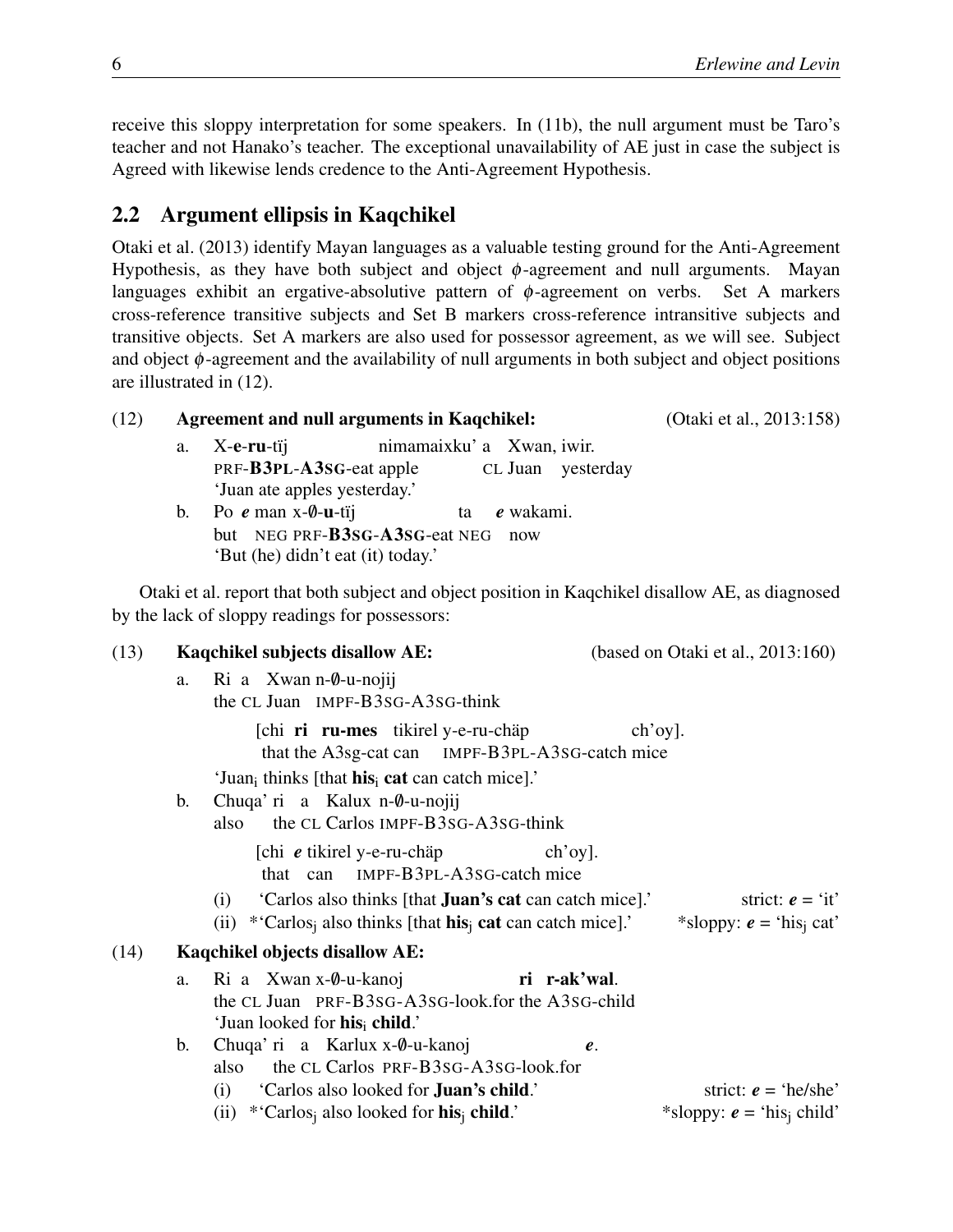The null embedded subject in (13b) is cross-referenced by  $\phi$ -agreement and must be given a strict interpretation: it can refer to Juan's cat but not to Carlos's. Similarly, the matrix null object in (14b) is cross-referenced by  $\phi$ -agreeement and must be given a strict interpretation: it can refer to Juan's child but not to Carlos's.

A second diagnostic for the (un)availability of AE is the interpretation of quantified noun phrases (Takahashi, 2008a,b). Consider the Japanese example in (15).

- (15) Quantificational null arguments in Japanese: (Takahashi 2008a:398; 2008b:310)
	- a. Hanako-ga Hanako-NOM most-GEN teacher-ACC respect taitei-no sensei-o sonkeishiteiru. 'Hanako respects most teachers.'
	- b. (Soshite) Taro-mo *e* sonkeishiteiru.
		- and Taro-also respect
		- (i) 'Taro also respects the teachers that H. respects.' referential:  $e = 'them'$
		- (ii) 'Taro also respects **most teachers.'** quantificational:  $e = \text{'most teachers'}$

The null argument in (15b) can be understood as referring to the same set of teachers that verifies the antecedent quantifier *taitei-no sensei* 'most teachers' in (15a). This interpretation is called the "referential" reading, and is analogous to the strict reading for possessors. The null argument can also be understood as referring to a potentially *distinct* set of teachers. This second reading is called the "quantificational" reading, and is analogous to the sloppy reading of possessors.

Otaki et al. also show that Kaqchikel disallows quantificational readings of null arguments:

#### (16) Kaqchikel null arguments disallow quantificational readings: (Otaki et al., 2013:160)

- a. Y-e-ru-kamelaj IMPF-B3PL-A3SG-respect three teacher the CL Juan oxi' tijonela'ri a Xwan. 'Juan respects three teachers.'
- b. A Kalux chuqa' n-0-u-kamelaj *e*.
	- CL Carlos also IMPF-B3SG-A3SG-respect
	- (i)  $\text{Carlos also respects}$  the teachers that **J. respects.'** referential:  $e = \text{'them'}$
	- (ii)  $*$  Carlos also respects **three teachers.'**  $*$  quantificational:  $e =$  three teachers'

Like the sloppy reading of possessors for null arguments, the quantificational interpretation of QPs is disallowed in Kaqchikel. The null object in (16b) must refer to the same three teachers that Juan respects in the antecedent clause. Otaki et al. take this data to support the Anti-Agreement Hypothesis (8): Kaqchikel shows φ-agreement with both subjects and objects, and therefore neither subjects nor objects allow AE.

## 3 Argument ellipsis in Agent Focus

At first blush, Kaqchikel appears to support the Anti-Agreement Hypothesis for the (un)availability of AE, as noted by Otaki et al. (2013). However, further inspection shows that the unavailability of AE in Kaqchikel forms an argument *against* the Anti-Agreement Hypothesis. As noted in §2.1, the Anti-Agreement Hypothesis predicts that just in case a null argument is exceptionally not Agreed with, it will allow interpretation as a full, independent noun phrase, which is unpronounced as it has been elided. (Recall the case of Turkish ECM subjects in (10) above.) By this logic, if a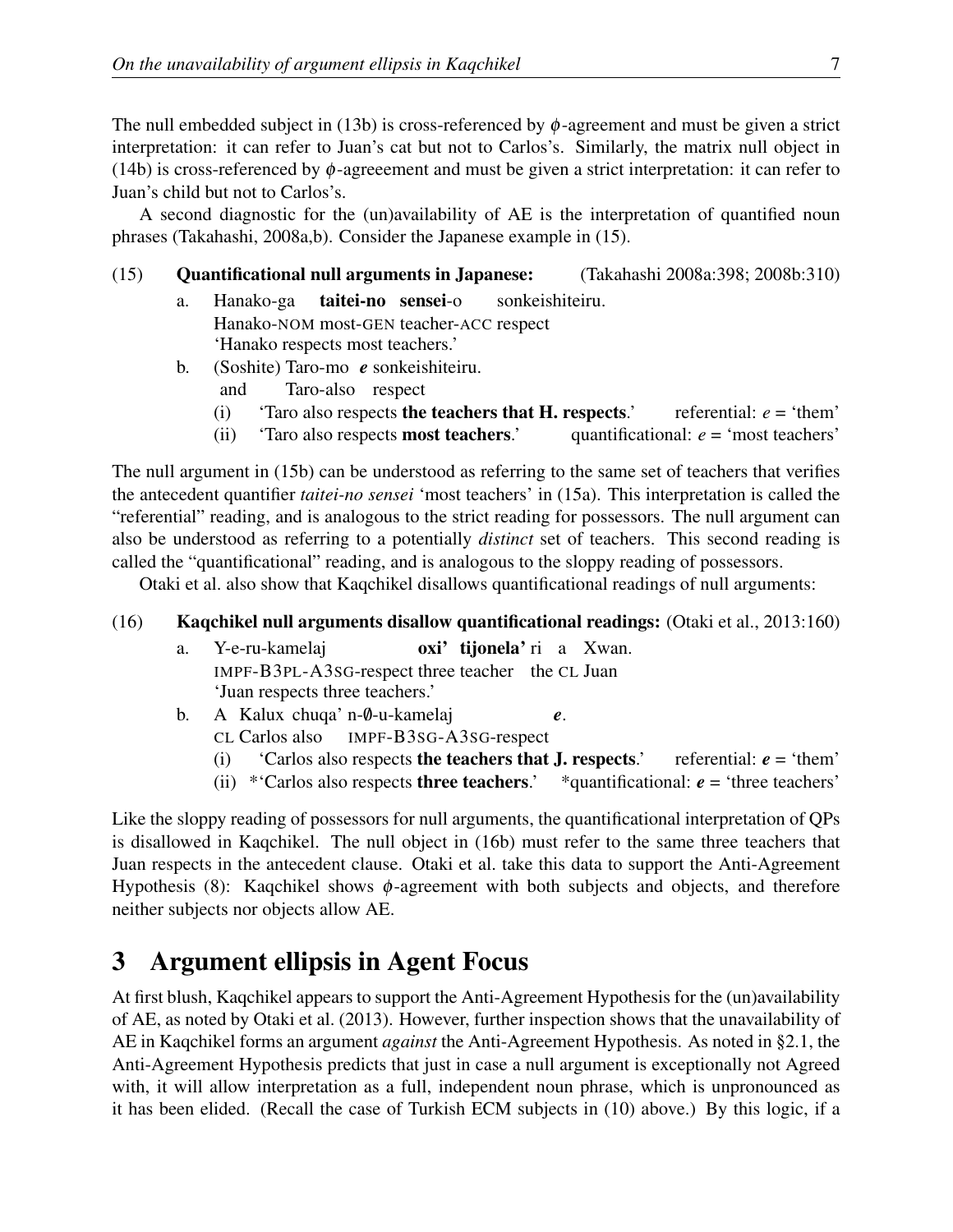null argument in Kaqchikel is not Agreed with, we expect it to permit sloppy interpretations and quantificational readings. In this paper, we consider AE in *Agent Focus* clauses, where at most only one argument can be Agreed with.

Agent Focus describes a particular morphological variant of transitive verbs which is used when their Agent is  $\overline{A}$ -extracted. See e.g. Stiebels (2006), Preminger (2011, 2014), Erlewine (2016), and Heaton, Deen, and O'Grady (2016) for motivation for this basic characterization and discussion of its exceptions. Here we use subject cleft focus for our Agent Focus examples.

Agent Focus verbs take a dedicated suffix, glossed AF, and have only a Set B agreement slot. In languages of the K'ichean branch, including Kaqchikel, this Set B marker agrees with one argument, descriptively following the salience hierarchy in (17) (Stiebels, 2006). Preminger (2011, 2014) describes this as a process of omnivorous agreement, following Nevins (2011).

(17) Agent Focus Salience Hierarchy: (Stiebels, 2006:526) 1st/2nd (local)  $> 3$ rd plural  $> 3$ rd singular

Examples (18) and (19) below illustrate the behavior of omnivorous agreement in accordance with the Salience Hierarchy in  $(17)$ :

| (18) | a. Ja rje' x- $\{e^{*\theta}\}$ -tz'et-ö<br>rja'.    |  |
|------|------------------------------------------------------|--|
|      | FOC 3PL PRF-{B3PL/*B3SG}-see-AF 3SG                  |  |
|      | 'It was THEM who saw him.'                           |  |
|      | b. Ja rja' x-{ $e$ /* $\emptyset$ }-tz'et-ö<br>rje'. |  |
|      | FOC 3SG PRF-{B3PL/*B3SG}-see-AF 3PL                  |  |
|      | 'It was HIM who saw them.'                           |  |

 $(Preminger, 2014:20)$ 

In (18), the 3rd plural argument controls agreement over the 3rd singular argument; the 3rd plural Set B marker *-e-* must be realized on the verb. The 3rd singular marker -0- is ungrammatical. This requirement applies regardless of the grammatical function of the plural argument: In (18a), *rje'* 'them' serves as the subject, whereas (18b), it serves as the object. Now consider the interaction of a local person argument, 1st singular *yïn*, and the 3rd plural pronoun *rje'*:

| (19) | a. Ja yin $x - \{i\}$ e}-tz'et-ö          | rje'. |
|------|-------------------------------------------|-------|
|      | FOC 1SG PRF- $\{B1SG/*B3PL\}$ -see-AF 3PL |       |
|      | 'It was ME who saw them.'                 |       |

b. Ja rje' x-{i/\*e}-tz'et-ö FOC 3PL PRF-{B1SG/\*B3PL}-see-AF 1SG yïn. 'It was THEM who saw me.'

In (19) it is the 1st person argument that controls agreement on the verb. The 1st singular Set B marker *-i-* must be realized on the verb, and the presence of the 3rd plural *-e-* is ungrammatical, unlike in (18). Again, this requirement applies regardless of the grammatical function of the 1st person argument. In (19a), 1st singular *yïn* serves as the subject. In (19b), it serves as the object.

The crucial import of the Agent Focus construction in the evaluation of the Anti-Agreement Hypothesis for AE is that there is only one  $\phi$ -probe in Agent Focus verbs. The argument that is higher on the Salience Hierarchy (17) is  $\phi$ -agreed with; the other argument is not  $\phi$ -agreed with. Importantly, Preminger (2011, 2014) argues that there is no *covert* Agree operation with the other core argument not cross-referenced by Set B morphology (Preminger, 2011, 2014). Evidence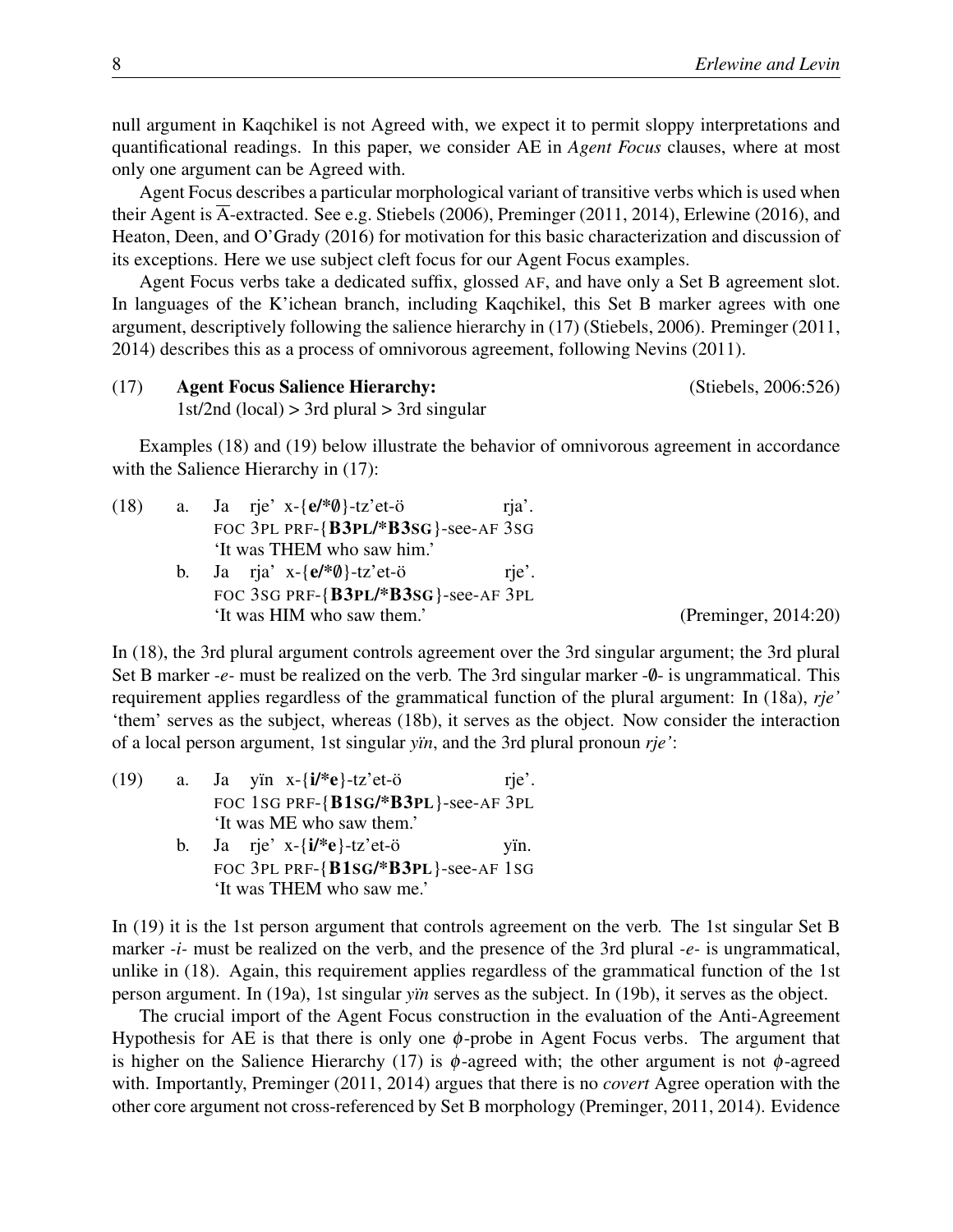comes from what Preminger calls the Agent Focus Person Restriction: In Agent Focus clauses, at most one of the two core arguments can be 1st or 2nd (local) person. If *both* arguments are 1st or 2nd person, the Agent Focus verb is ungrammatical (20a). A non-Agent Focus verb that expresses overt agreement with both arguments must then be used, as in (20b).

#### (20) Agent Focus is not possible with two local person arguments:

- a. \*Ja yïn x-{i/at}-tz'et-ö FOC 1SG PRF-{B1SG/B2SG}-see-AF 2SG rat.
- b. Ja yïn x-**at-in**-tz'ët FOC 1SG PRF-**B2sg-A1sg-**see 2sg rat. 'It was ME that saw you.'

The data in (20) shows that 1st and 2nd person arguments must be Agreed with—a requirement familiar from other languages; see e.g. Béjar and Rezac (2003). The ungrammaticality of (20a) indicates that there is only one  $\phi$ -probe in Agent Focus clauses. If there were a second  $\phi$ -probe in Agent Focus clauses whose activity is simply not reflected overtly, (20a) would be grammatical, contrary to fact.

Now recall that the Anti-Agreement Hypothesis predicts the availability of AE to tightly correlate with the lack of φ-agreement. In particular, arguments that are *exceptionally not Agreed with* should *exceptionally permit AE*, as S&T showed for Turkish ECM subjects. Therefore, in Kaqchikel Agent Focus constructions, just in case a null argument in an Agent Focus construction is not Agreed with—as may happen, descriptively, when lower on the Salience Hierarchy in (17)—it may behave as an elided argument. However, this prediction is not borne out.

First, consider the unavailability of sloppy interpretations for possessors:

| (21) | A: Ja [ri ma Kab'la i ri ya Ixtoj] x-e-kano-n<br>ri k-ak'wal.                                                                                                                                                                                                           |           |
|------|-------------------------------------------------------------------------------------------------------------------------------------------------------------------------------------------------------------------------------------------------------------------------|-----------|
|      | FOC the CL Kab'la and the CL Ixtoj PRF-B3PL-look.for-AF the A3PL-child                                                                                                                                                                                                  |           |
|      | 'It's [KAB'LA AND IXTOJ]; that looked for their; child.'                                                                                                                                                                                                                |           |
|      | B: Manäq, ja [ri ma Q'anil i ri ya Nikte], x-e-kano-n<br>e.                                                                                                                                                                                                             |           |
|      | FOC the CL Q'anil and the CL Nikte PRF-B3PL-look.for-AF<br>no                                                                                                                                                                                                           |           |
|      | 'No, it's [Q. AND N.] that looked for <b>Kab'la and Ixtoj's child.'</b><br>(1)                                                                                                                                                                                          | strict    |
|      | $\langle \dots \rangle$ $\langle \dots \rangle$ $\langle \dots \rangle$ $\langle \dots \rangle$ $\langle \dots \rangle$ $\langle \dots \rangle$ $\langle \dots \rangle$ $\langle \dots \rangle$ $\langle \dots \rangle$ $\langle \dots \rangle$ $\langle \dots \rangle$ | $*1$ canz |

(ii)  $*No$ , it's [Q. AND N.]<sub>j</sub> that looked for **their**<sub>j</sub> child.' \* sloppy

In (21A), the subject is plural, triggering 3rd plural Set B agreement, *-e-*. The overt 3rd singular object is not Agreed with (cf. example (18)). By extension, in (21B), the Set B probe Agrees with the plural subject 'Q'anil and Nikte,' and the null object is not Agreed with at all. The Anti-Agreement Hypothesis predicts that a sloppy interpretation for the null object should be available. However, this is not the case. The null object must be understood as 'Kab'la and Ixtoj's child.' It cannot mean 'Q'anil and Nikte's child'; there is no sloppy interpretation available for the possessor. This result runs contrary to the predictions of the Anti-Agreement Hypothesis.<sup>5</sup>

<sup>&</sup>lt;sup>5</sup>Henderson and Coon (to appear) report that Kaqchikel displays an 'extended reflexive' effect (see also Mondloch 1981, Coon and Henderson 2011 on K'ichee'), whereby the presence of AF morphology precludes co-reference between a subject noun phrase and an object possessor. We have found this effect to be subject to inter-speaker variation. For those speakers who display the extended reflexive pattern, the strict reading in (21) cannot be achieved on independent grounds. However, for those speakers who lack such an effect, the data in (21) is informative. The strict reading is available for the antecedent and null noun phrase, but the sloppy reading is not. Moreover, for no speaker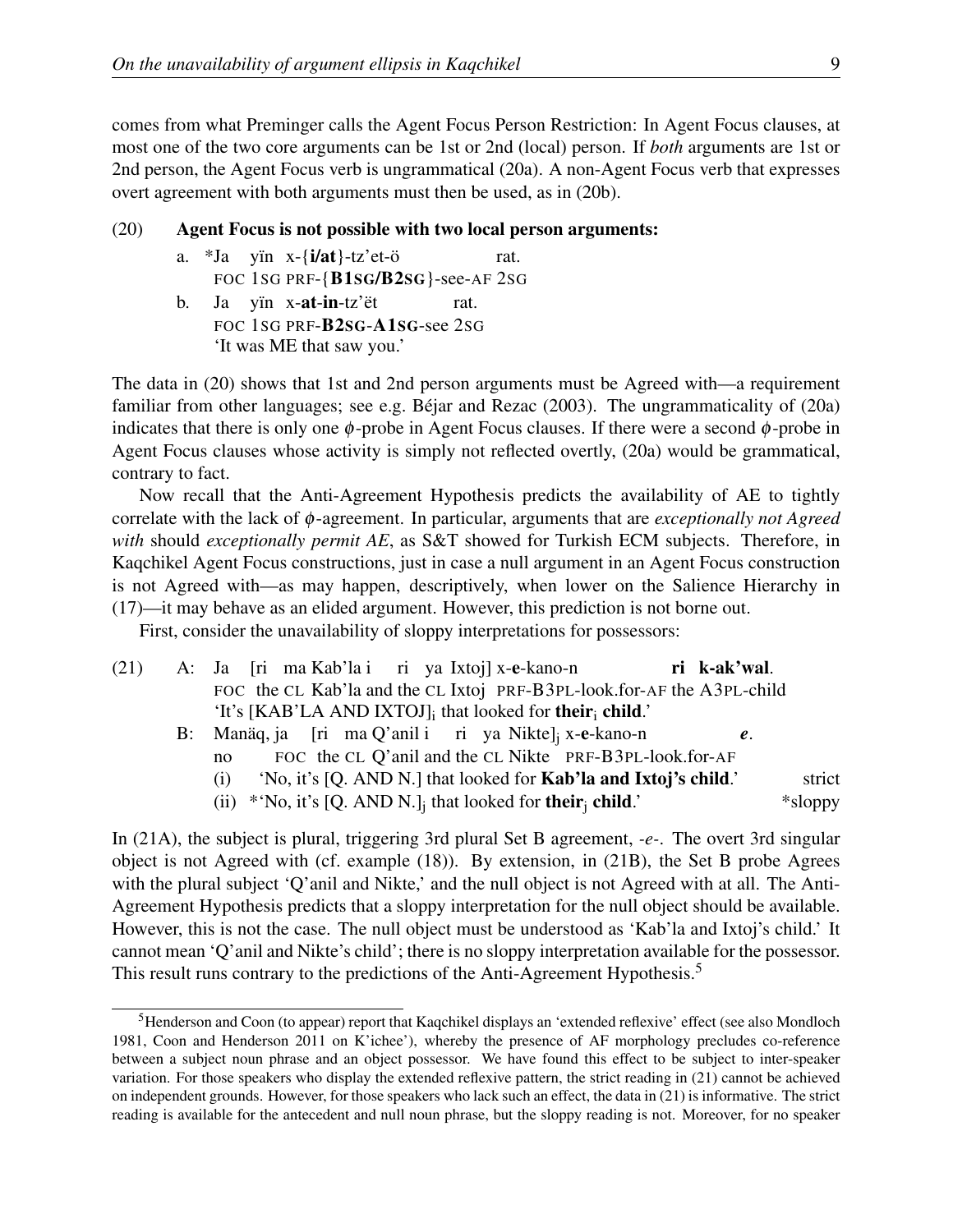Next, we test the availability of quantificational interpretations for null arguments that are not Agreed with:

- (22) A: Ja rïn x-**in**-kano-n FOC 1sg PRF-B1SG-look.for-AF three teacher-PL oxi' tijonel-a'. 'It's ME that looked for three teachers.'
	- B: Manäq, ja no FOC 1sg PRF-B1SG-look.for-AF rïn x-**in**-kano-n *e*.
		- (i) 'No, it's ME that looked for **those teachers**.' referential:  $e = 'them'$
		- (ii)  $*No$ , it's ME that looked for **three teachers**.' quant.:  $e = 'three$  teachers'

In (22A), the subject is 1st singular and therefore cross-referenced by the 1st singular Set B agreement morpheme *-in-*. The overt 3rd person plural object is not Agreed with (cf. example (19)). By extension, in (22B), the Set B probe agrees with the 1st singular subject *rïn* and the null object is not Agreed with at all. As the null object is not Agreed with, the Anti-Agreement Hypothesis predicts that a quantificational interpretation should be available. However, this is not the case. The null object must be understood as the same set of three teachers that Speaker A looked for. It cannot refer to a different set of three teachers, as would be predicted to be possible under AE. This result, too, runs contrary to the predictions of the Anti-Agreement Hypothesis.

In light of the data in (21) and (22), we conclude that the lack of AE in Kaqchikel does not, in fact, correlate with φ-agreement (*contra* Otaki et al., 2013). The interpretation of null arguments in Kaqchikel Agent Focus constructions demonstrates that the presence or absence of  $\phi$ -agreement for a particular argument cannot be the sole predictor of the (un)availability of AE.

## 4 Failure to Agree and the Anti-Agreement Hypothesis

Kaqchikel also provides a conceptual argument against the *logic* of the Anti-Agreement Hypothesis. Saito (2007) and Takahashi (2013) both propose that the absence of  $\phi$ -agreement and the availability of AE are causally linked. Consider the PF-Deletion account proposed by Takahashi: Ellipsis occurs *during the syntactic derivation* (e.g. Aelbrecht, 2010), crucially before φ-agreement occurs. Therefore, the *e* argument is not visible to the φ-probe. As such, φ-agreement with *e* will fail. Takahashi (2013) adopts the position that  $\phi$ -agreement probes will crash if they do not successfully Agree (Chomsky, 2000, 2001). Therefore, only argument positions that are not targeted by any  $\phi$ -probe permit AE. (See Saito (2007) for a derivation of the Anti-Agreement Hypothesis under an LF-Copying approach to argument ellipsis. Under that proposal, in AE, the *e* position copies its antecedent noun phrase at LF. In the narrow syntax, there is nothing in the *e* position. As such, φ-agreement with *e* will fail. The basic logic is the same; argument ellipsis bleeds Agree with the argument but Agree must succeed for the derivation to converge.)

But recall that in K'ichean Agent Focus, the Set B marker follows a salience hierarchy (17), repeated here in (23). Restated in terms of a  $\phi$ -probe, Preminger (2011, 2014) proposes the derivational procedure in  $(24)$ <sup>6</sup>

should the quantificational interpretation of numerically modified noun phrases, discussed in (22), be independently unavailable.

<sup>&</sup>lt;sup>6</sup>See also Deal (2015) for additional motivation for distinguishing between probing (identifying possible targets, if any) and Agree (the transfer of feature values).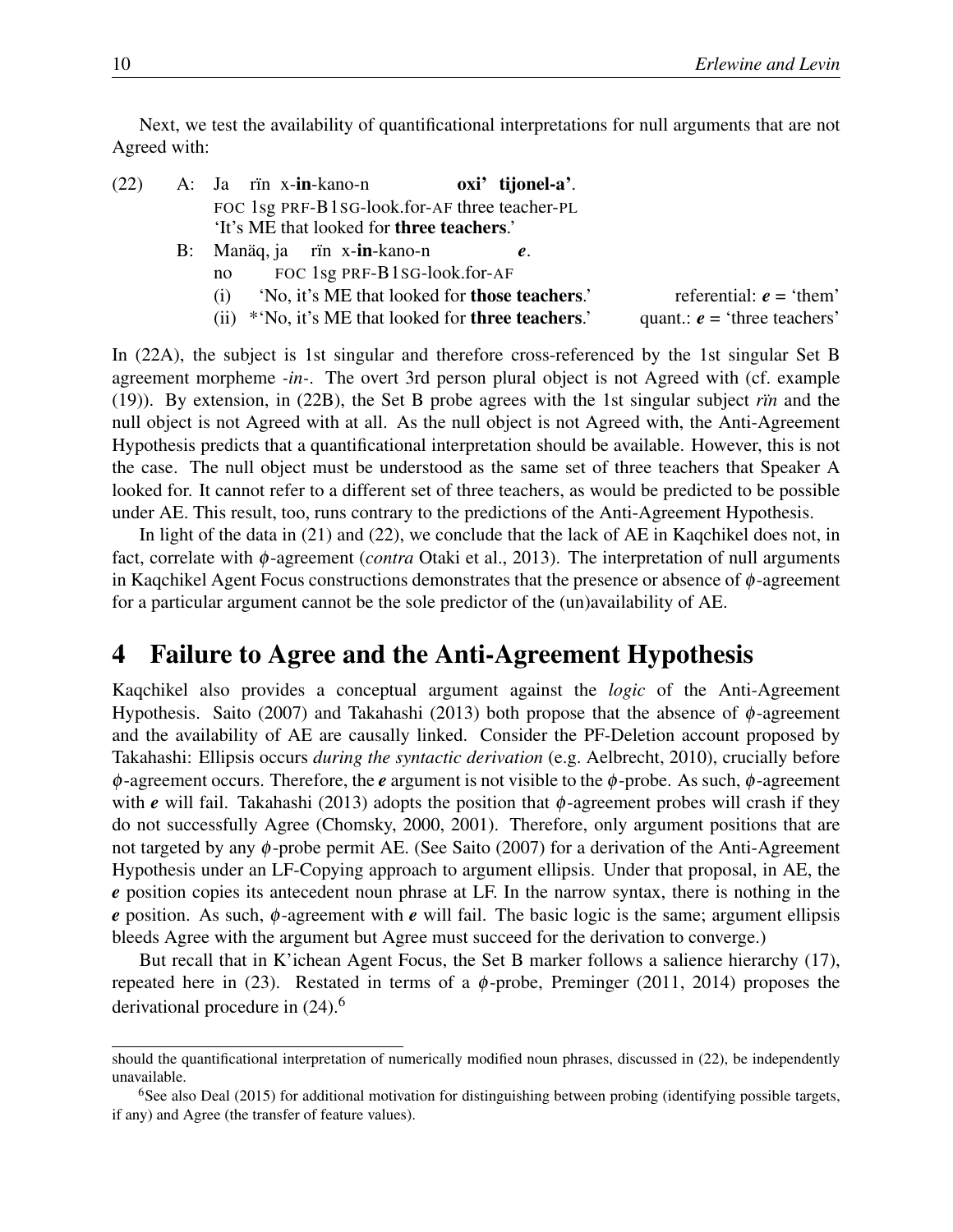#### (23) Agent Focus Salience Hierarchy: =(17)  $1st/2nd > 3rd$  plural  $> 3rd$  singular

#### (24) The logic of K'ichean Set B agreement:

- a. Probe for a *1st or 2nd person* DP (not Agreed with Set A). If found, Agree. If not...
- b. Probe for a *plural* DP (not Agreed with Set A). If found, Agree. If not...
- c. Set B is default/null =  $\emptyset$

The elsewhere case in (24c) can be thought of as natural because 3rd-singular DPs do not have any φ-features (e.g. Harley and Ritter, 2002, McGinnis, 2005). We direct the reader to Preminger's work for more details and argumentation.

The result of (24) is that if both arguments are 3rd person singular, *the Set B probe will not Agree with anything*. This result is not, however, ungrammatical. It is a licit construction with no overt Set B morphology:

 $(25)$ FOC the CL Juan PRF-B(DEFAULT)-look.for-AF the A3SG-child ri a Xwan x-0-kano-n ri r-ak'wal. 'It's JUAN that looked for his child.'

The grammaticality of (25) shows that  $\phi$ -agreement probes can fail to Agree, without triggering ungrammaticality.

Returning to the Anti-Agreement Hypothesis (8), we find ourselves at an impasse. Saito's logic for the Anti-Agreement Hypothesis assumes that if  $\phi$ -agreement probes do not successfully Agree, the derivations crashes. However, Kaqchikel Agent Focus—and phenomena in other languages, see Preminger (2011, 2014)—shows that the failure of Agree does not lead to a crash (25). Like the new empirical arguments from §3, this too undermines the Anti-Agreement Hypothesis. As  $\phi$ -probes need not successfully Agree to yield well-formed derivations, the absence of a licit target for  $\phi$ -probing cannot be used to explain the unavailability of AE in languages / constructions with φ-agreement.

# 5 Conclusion and Extensions: Prospects for alternatives to the Anti-Agreement Hypothesis

Kaqchikel null subjects and objects can not be derived by AE; they lack sloppy and quantificational readings. This observation has been taken to support the Anti-Agreement Hypothesis for the availability of AE (Otaki et al., 2013). However, further research into the interpretation of null arguments in Kaqchikel reveals a pattern of behavior that is, in fact, problematic for the Anti-Agreement Hypothesis. We showed that arguments that are not Agreed with in the Kaqchikel Agent Focus construction similarly disallow interpretation as full noun phrases via AE. This runs counter to the prediction of the Anti-Agreement Hypothesis (cf. exceptional availability of AE for non-Agreeing subjects in Turkish (10)). Furthermore, the Person Restrictions in K'ichean Agent Focus shows that (a) third-person DPs do not need to be  $\phi$ -agreed with and (b) the Set B  $\phi$ -probe will not crash even if it does not find a goal. This undermines the *causal* relationship between the presence or absence of φ-agreement in a given language / construction and the (un)availability of AE in that position laid out by Saito (2007) and Takahashi (2013).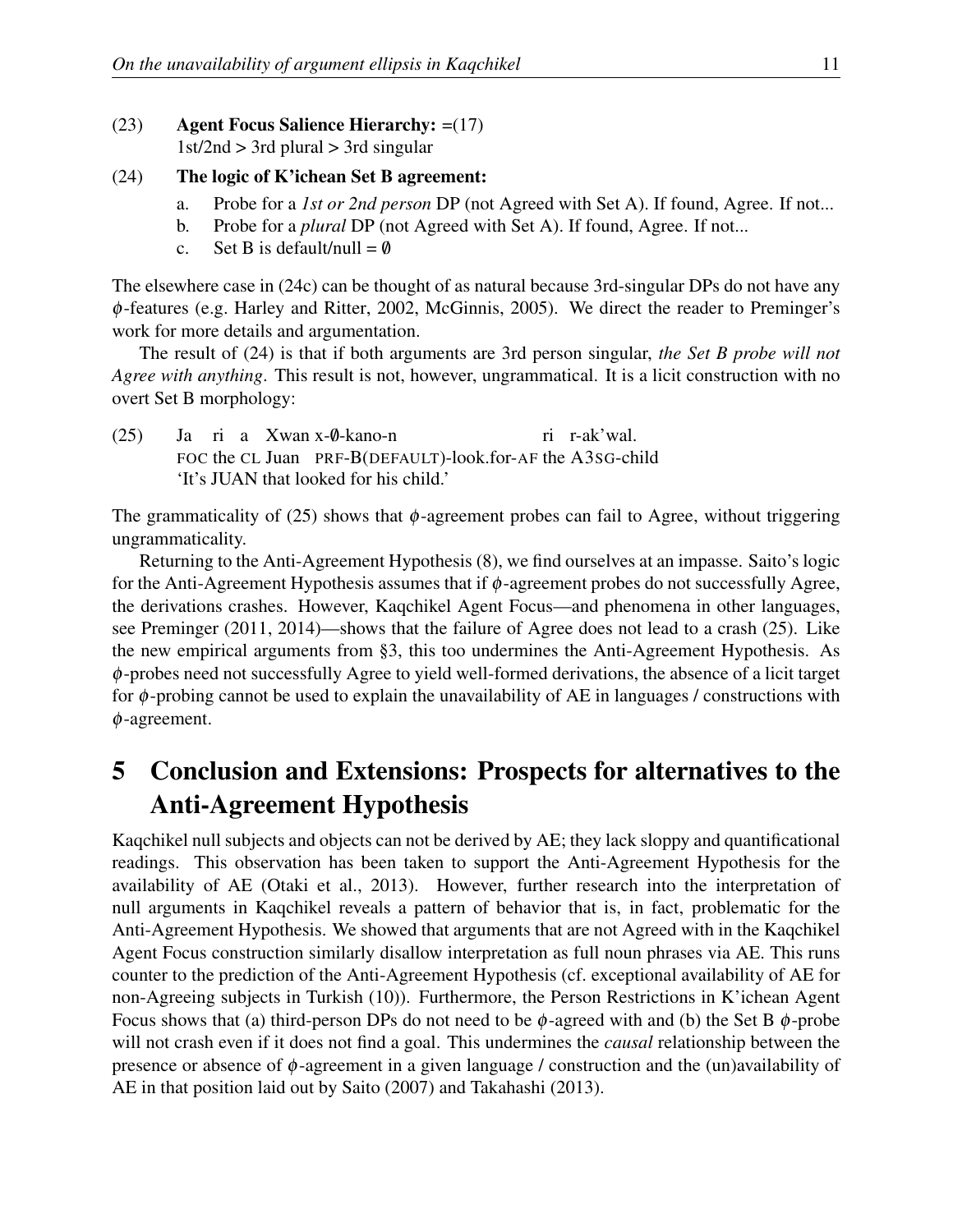Of course, there is no denying the strong *correlation* between the presence or absence of φ-agreement in a given language / construction and the (un)availability of AE. Therefore, an alternative explanation is needed for the availability of AE and concomitant unavailability of φ-agreement in languages like Turkish and Japanese. In the remainder of this conclusion, we briefly discuss alternative accounts for the distribution of AE and how the Kaqchikel facts bear on these analyses, as well as some directions for future research.

As noted above, the possibility of null arguments through AE poses a Poverty of the Stimulus problem. As the availability of AE varies both across and within languages with null arguments, a reliable, independent, cross-linguistic predictor for its availability must be available. The presence  $\theta$  absence of φ-agreement is only one of a number of predictors that has been suggested in the literature, and Kaqchikel can bear on the viability of some alternatives to the Anti-Agreement Hypothesis. We consider these alternatives now.

First, works such as Oku (1998a), Saito (2004), Takahashi (2008b) have hypothesized that the availability of AE is linked to free word order. The motivating observation is that languages like Japanese have (relatively) free word order and permit AE, whereas languages like Spanish have (relatively) strict word order and disallow it.<sup>7</sup> This hypothesis is challenged by Kaqchikel, which has some free word order variations (e.g. England, 1991, Broadwell, 2000, Otaki et al., 2013):

#### (26) Some word order variations in Kaqchikel: (Broadwell, 2000:2)

- a.  $X-\emptyset$ -r-oqotaj PRF-B3SG-A3SG-chase the dog the cat ri tz'i' ri me's. (i) 'The dog chased the cat.' (VSO)
	- (ii) 'The cat chased the dog.' (VOS)
- b. Ri tz'i' x-0-u-b'a the dog PRF-B3SG-A3SG-bite the cat ri me's. 'The dog bit the cat.' (SVO)

As seen in (26a), verb-initial strings—at least with the right combination of arguments, namely 3rd person singular non-human—are ambiguous between a VOS and VSO interpretation. Similarly, in addition to verb-inital word order, SVO is also a commonly attested word order pattern (26b) (see also Clemens, 2013). The data in (26) suggests that Kaqchikel does not have a very rigid word order. Nevertheless, it does not permit AE, contrary to the predictions of analyses that tie the availability of AE to word order freedom.

Second, the availability of AE has been linked to case morphology (Neeleman and Szendrői, 2007, Otaki, 2012, Ohtaki, 2014). Languages like Japanese have non-fusional case morphology and permit AE. Languages like Spanish have fusional case morphology and disallow it. $8$  This account, too, is challenged by Kaqchikel, as Kaqchikel has no case morphology.

 $7$ The putative connection between AE and word order has been explained as follows: Free word order languages allow selectional requirements to be satisfied at LF. In these languages, argument positions can be empty in overt syntax and filled by LF-copying. It is precisely this LF-copying that yields AE. In languages with strict word order, selectional requirements must be satisfied in the narrow syntax. If a null argument is to satisfy a selectional requirement in syntax it must be *pro*, making AE underivable.

 $8$ This putative connection has been explained as follows:  $K^0$ , the locus of case morphology, triggers ellipsis of its complement. If  $K^0$  must fuse to its complement for exponence, ellipsis will render the case morpheme without a host, triggering ungrammaticality. If  $K^0$  is non-fusional, no ungrammaticality will arise under AE.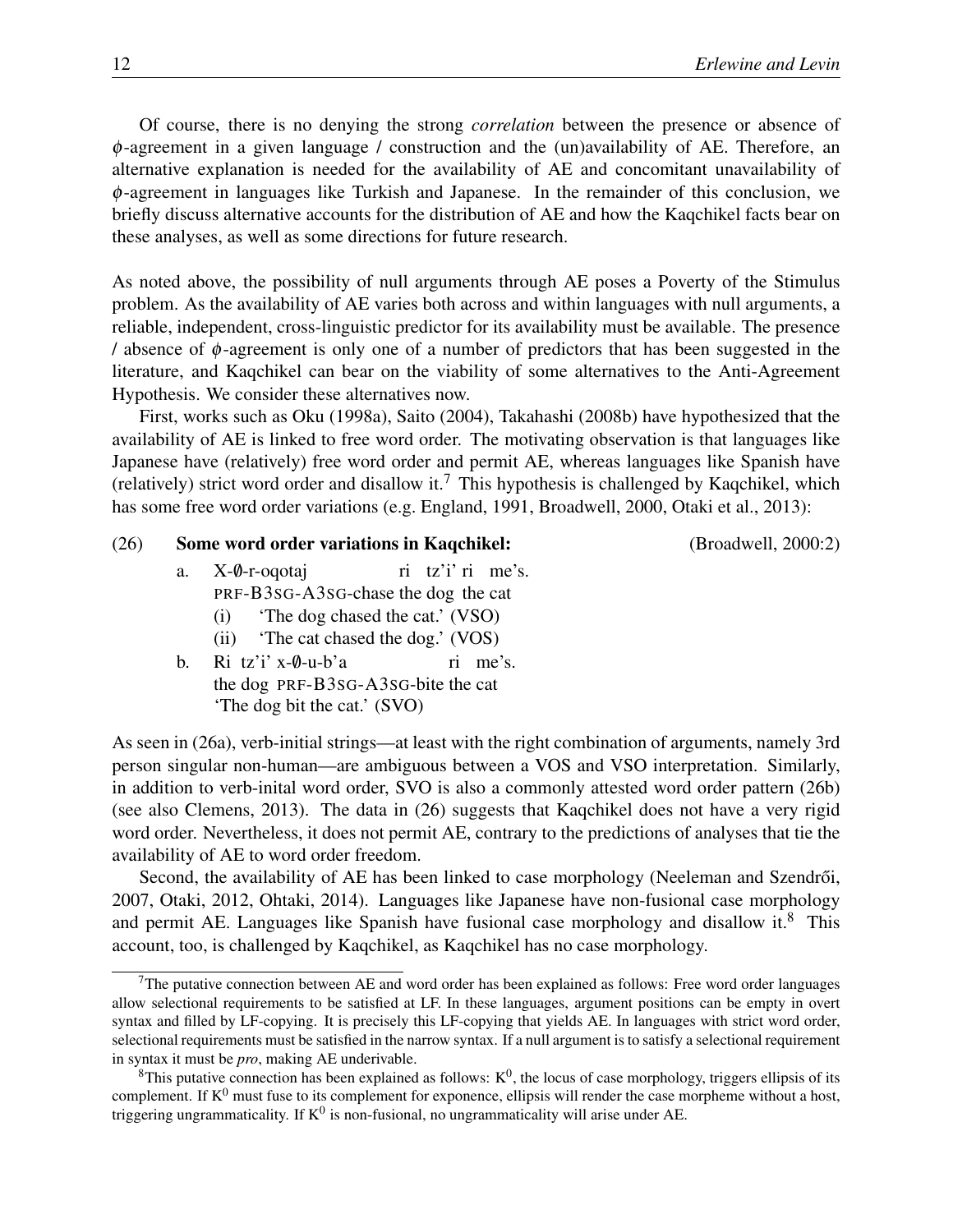#### (27) No case morphology in Kaqchikel: (Preminger, 2014:16)

- a. Rat x-0-aw-ax-aj 2SG PRF-B3SG-A2SG-hear-ACT the man ri achin. 'You heard the man.'
- b. Ri achin x-a-r-ax-aj the man PRF-B2SG-A3SG-hear-ACT 2SG rat. 'The man heard you.'
- c. Ri achin x-0-uk'lun. the man PRF-B3SG-arrive 'The man arrived.'
- d. Rat x-at-uk'lun. 2SG PRF-B2SG-arrive 'You arrived.'

Both pronouns and R-expressions are realized identically when they serve as subjects or objects of transitive clauses (27a,b). Furthermore, neither argument type shows a distinct form as the subject of an intransitive clause (27c,d). If there is no case morphology to be exponed, it is expected that, like non-fusional case morphology, AE should be possible, contrary to fact.

Third and finally, the availability of AE has been connected to the NP/DP distinction in argument size (see e.g. Tomioka, 2003, 2014, Cheng, 2013, Bošković, 2016). The idea here is that languages like Japanese permit NP arguments and allow for AE, whereas languages like Spanish require DP arguments and disallow AE. In brief, this putative connection has been explained as follows: only elements of type  $\langle e, t \rangle$ —e.g. VP and NP but not DP—can undergo ellipsis. Only those languages / constructions which permit NP-arguments allow AE. Those languages which require null arguments to be DPs will not permit AE.

Unlike the previous alternatives discussed above, this account has the potential to explain the full range of data regarding the interpretation of null arguments in Kaqchikel and other languages considered above. We propose that in Kaqchikel, all nominal arguments (modulo exceptions below) must be full DPs. The availability of the definite determiner *ri* in both subject and object positions reinforces this conclusion for the language learner. In contrast, we may propose that languages such as Turkish and Japanese allow both NP and DP arguments (with no visible difference), but with the assumption that  $\phi$ -agreement ensures the projection of the DP layer. This system can accurately predict the across-the-board unavailability of AE in Kaqchikel, as well as the (un)availability of AE in Turkish and Japanese and their notable exceptions (Sener and Takahashi, 2010; see §2.1).

While the Kaqchikel data is thus consistent with accounts that tie the availability of AE in a given language to the availability of NP arguments, more work is needed to confirm that such an account is indeed correct for Kaqchikel across a wider range of constructions, and more generally for other null argument languages. Within Kaqchikel, it would be expected that environments in which NP-arguments can be generated should permit AE. Such environments may include objects of the incorporation antipassive (García Matzar and Rodríguez Guaján, 1997, Ajsivinac Sian and Henderson, 2011, Heaton, 2016; see also, e.g. Coon, 2010 on Ch'ol VOS word order) and *-oj* nominalizations (Imanishi, 2014), which disallow full DP arguments. More research is necessary to investigate the behavior of null arguments in these environments.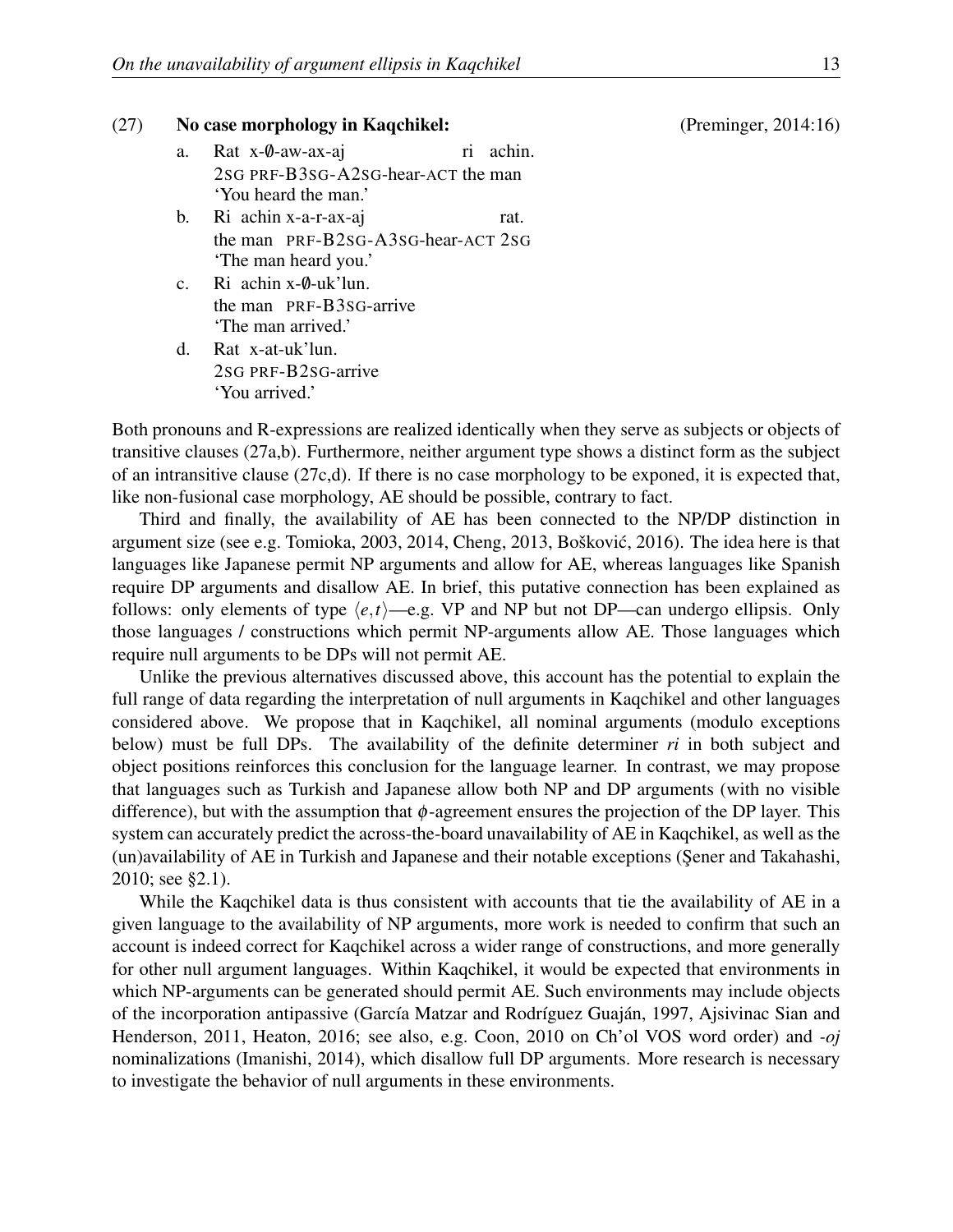# References

Aelbrecht, Lobke. 2010. *The syntactic licensing of ellipsis*. John Benjamins.

- Ajsivinac Sian, Juan, and Robert Henderson. 2011. Agent focus morphology without a focused agent: Restrictions on objects in Kaqchikel. In *Proceedings of Formal Approaches to Mayan Linguistics (FAMLi) 1*, ed. Kirill Shklovsky, Pedro Mateo Pedro, and Jessica Coon.
- Béjar, Susana, and Milan Rezac. 2003. Person licensing and the derivation of PCC effects. In *Romance linguistics: Theory and acquisition*, ed. Ana Teresa Pérez-Leroux and Yves Roberge, 49–62. John Benjamins.
- Bošković, Željko. 2016. On the timing of labeling: Deducing comp-trace effects, the subject condition, the adjunct condition, and tucking in from labeling. *The Linguistic Review* 33:17–66.
- Broadwell, George Aaron. 2000. Word order and markedness in Kaqchikel. In *Proceedings of the LFG00 Conference*.
- Cheng, Hsu-te Johnny. 2013. Argument ellipsis, classifier phrases, and the DP parameter. Doctoral Dissertation, University of Connecticut.
- Chomsky, Noam. 2000. Minimalist inquiries: the framework. In *Step by step: Essays on minimalist syntax in honor of Howard Lasnik*, ed. Roger Martin, David Michaels, and Juan Uriagereka, 89–156. MIT Press.
- Chomsky, Noam. 2001. Derivation by phase. In *Ken Hale: A life in language*, ed. Michael Kenstowicz, 1–52. MIT Press.
- Clemens, Lauren Eby. 2013. Kaqchikel SVO: V2 in a V1 language. In *Studies in Kaqchikel grammar*, ed. Michael Kenstowicz, 1–23. MIT Working Papers in Linguistics.
- Coon, Jessica. 2010. VOS as predicate fronting in Chol. *Lingua* 120:354–378.
- Coon, Jessica, and Robert Henderson. 2011. Two binding puzzles in Mayan. In *Representing language: Essays in honor of Judith Aissen*, ed. Rodrigo Gutiérrez-Bravo, Line Mikkelsen, and Eric Potsdam, 51–67. University of California, Santa Cruz: Linguistic Research Center.
- Deal, Amy Rose. 2015. Interaction and satisfaction in φ-agreement. In *Proceedings of NELS 45*, ed. Thuy Bui and Deniz Özyıldız, 1–14.
- Duguine, Maia. 2014. Argument ellipsis: A unitary approach to pro-drop. *The Linguistic Review* 31:515–549.
- England, Nora C. 1991. Changes in basic word order in Mayan languages. *International Journal of American Linguistics* 57:446–486.
- Erlewine, Michael Yoshitaka. 2016. Anti-locality and optimality in Kaqchikel Agent Focus. *Natural Language & Linguistic Theory* 34:429–479.
- García Matzar, Pedro, and José Obispo Rodríguez Guaján. 1997. *Rukemik ri Kaqchikel chi': Gramática Kaqchikel*. Guatemala City: Cholsamaj.
- Harizanov, Boris. 2014. Clitic doubling at the syntax-morphology interface. *Natural Language & Linguistic Theory* 32:1033–1088.
- Harley, Heidi, and Elizabeth Ritter. 2002. Person and number in pronouns: a feature-geometric analysis. *Language* 78:482–526.
- Heaton, Raina. 2016. How many 'antipassives' are there? A typology of antipassive-like constructions in Kaqchikel. Presented at SSILA.
- Heaton, Raina, Kamil Deen, and William O'Grady. 2016. The status of syntactic ergativity in Kaqchikel. *Lingua* 170:35–46.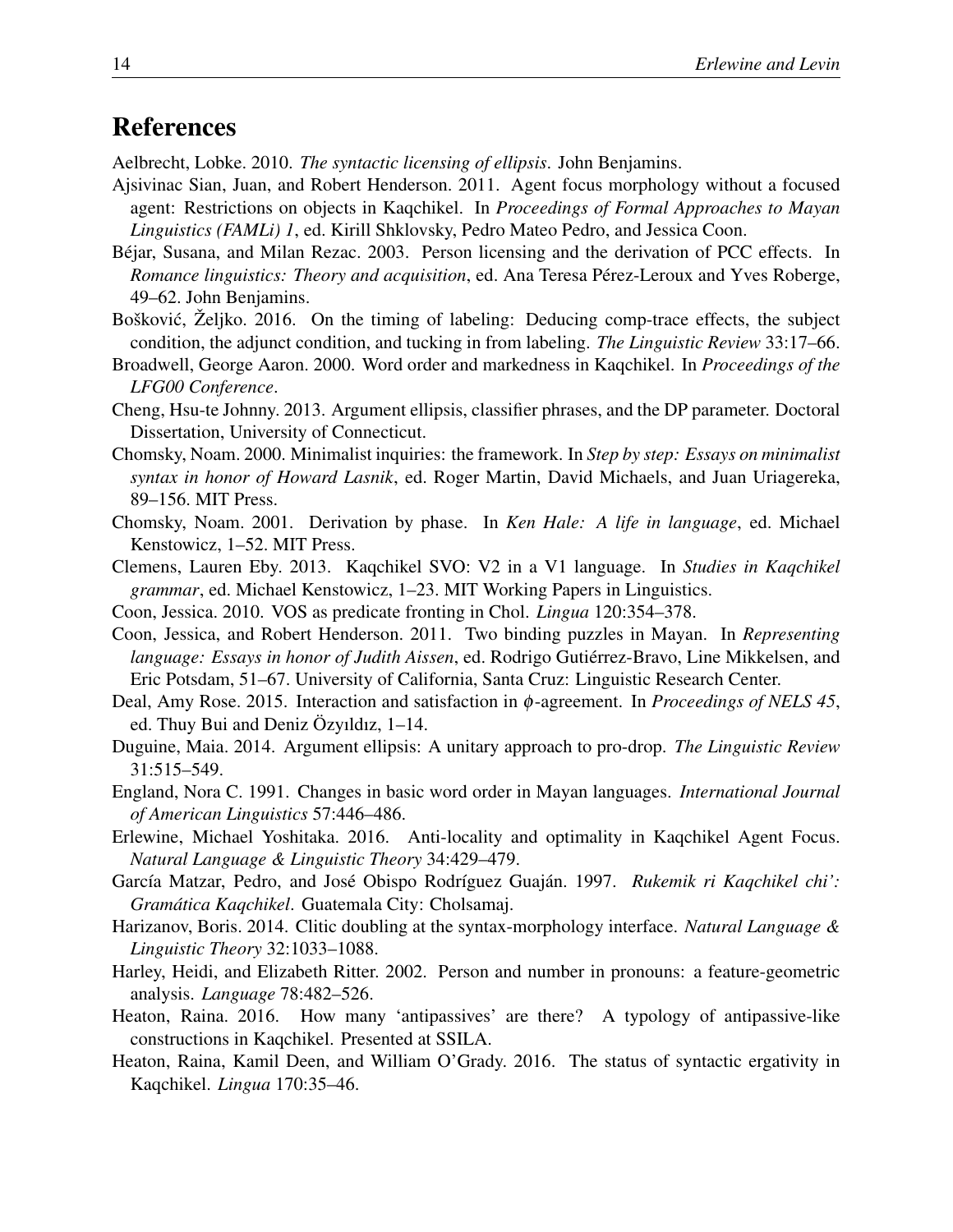- Henderson, Robert, and Jessica Coon. to appear. Adverbs and variability in Kaqchikel Agent Focus: A reply to Erlewine (2016). *Natural Language & Linguistic Theory* .
- Hoji, Hajime. 1998. Null object and sloppy identity in Japanese. *Linguistic Inquiry* 29:127–152.
- Imanishi, Yusuke. 2014. Default ergative. Doctoral Dissertation, Massachusetts Institute of Technology.
- Kramer, Ruth. 2014. Clitic doubling or object agreement: The view from Amharic. *Natural Language & Linguistic Theory* 32:593–634.
- McGinnis, Martha. 2005. On markedness asymmetries in person and number. *Language* 81:699– 718.
- Mondloch, James L. 1981. Voice in quiché-maya. Doctoral Dissertation, State University of New York at Albany.
- Neeleman, Ad, and Kriszta Szendrői. 2007. Radical pro drop and the morphology of pronouns. *Linguistic Inquiry* 38:671–714.
- Nevins, Andrew Ira. 2011. Multiple agree with clitics: Person complementarity vs. omnivorous number. *Natural Language & Linguistic Theory* 29:939–971.
- Ohtaki, Koichi. 2014. Ellipsis of arguments: Its acquisition and theoretical implications. Doctoral Dissertation, University of Connecticut.
- Oku, Satoshi. 1998a. LF copy analysis of Japanese null arguments. In *Proceedings of CLS 34*, ed. M. Catherine Gruber, Derrick Higgins, Kenneth S. Olson, and Tamra Wysocki, Vol. 1, 299–314.
- Oku, Satoshi. 1998b. A theory of selection and reconstruction in the Minimalist Program. Doctoral Dissertation, University of Connecticut.
- Otaki, Koichi. 2012. Argument ellipsis arising from non-fusional case morphology. In *Online Proceedings of GLOW in Asia Workshop for Young Scholars 2011*, 247–261.
- Otaki, Koichi, Koji Sugisaki, Noriaki Yusa, and Masatoshi Koizumi. 2013. The parameter of argument ellipsis: the view from Kaqchikel. In *Studies in Kaqchikel grammar*, ed. Michael Kenstowicz, 153–162. MIT Working Papers in Linguistics.
- Otani, Kazuyo, and John Whitman. 1991. V-raising and VP-ellipsis. *Linguistic Inquiry* 22:345– 358.
- Preminger, Omer. 2011. Agreement as a fallible operation. Doctoral Dissertation, Massachusetts Institute of Technology.
- Preminger, Omer. 2014. *Agreement and its failures*. MIT Press.
- Roberts, Ian. 2010. *Agreement and head movement: Clitics, incorporation, and defective goals*. MIT Press.
- Saito, Mamoru. 2004. Ellipsis and pronominal reference in Japanese clefts. *Nanzan Linguistics* 1:21–50.
- Saito, Mamoru. 2007. Notes on East Asian argument ellipsis. *Language Research* 43:203–227.
- ¸Sener, Serkan, and Daiko Takahashi. 2010. Argument ellipsis in Japanese and Turkish. In *Proceedings of WAFL 6*, ed. Hiroki Maezawa and Azusa Yokogoshi.
- Simpson, Andrew, Arunima Choudhury, and Mythili Menon. 2013. Argument ellipsis and the licensing of covert nominals in Bangla, Hindi, and Malayalam. *Lingua* 134:103–128.
- Stiebels, Barbara. 2006. Agent Focus in Mayan languages. *Natural Language & Linguistic Theory* 24:501–570.
- Sugisaki, Koji. 2009. The acquisition of argument ellipsis in Japanese. *Nanzan Linguistics* 5:61– 73.